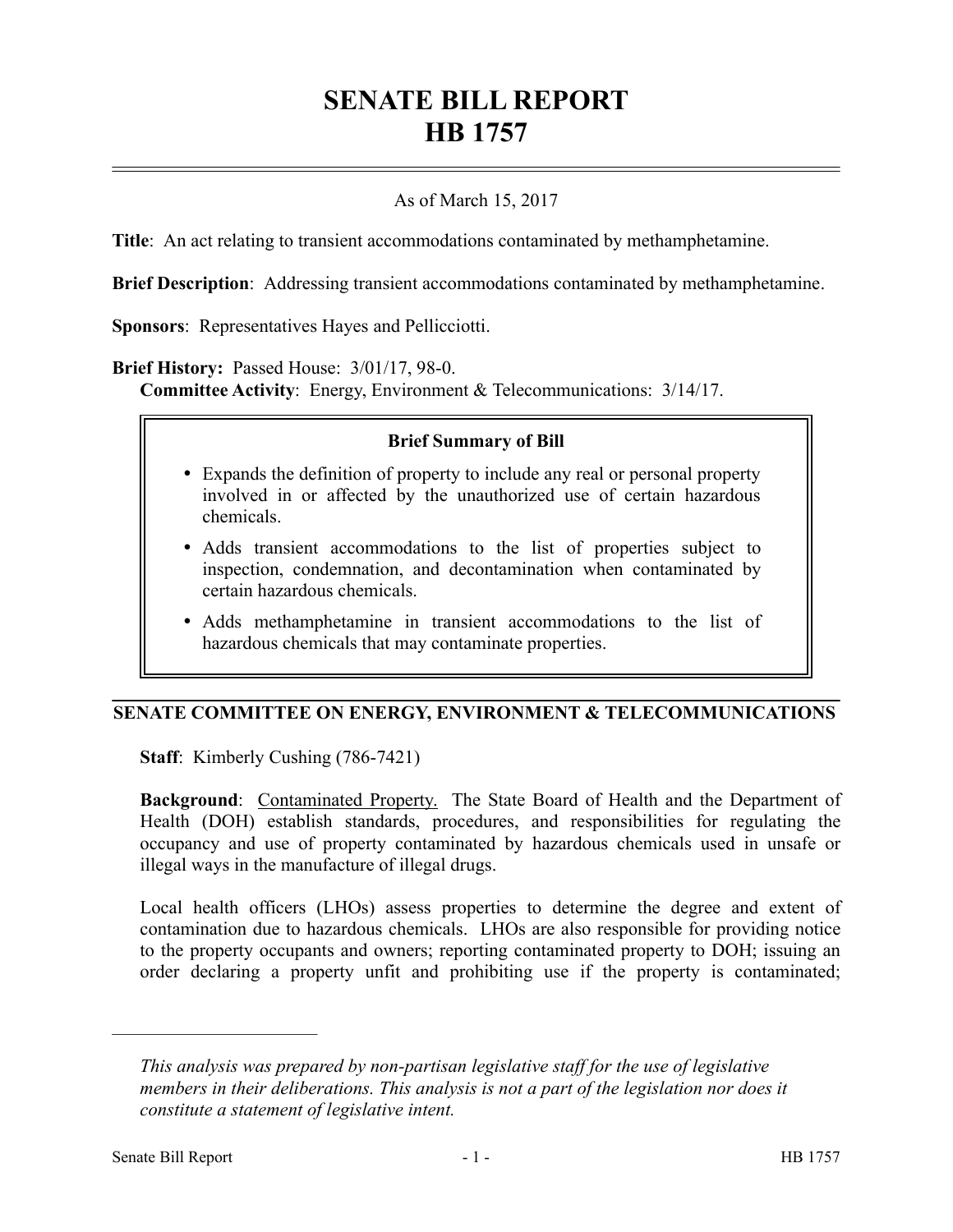determining whether a contractor is required for decontamination; and verifying that decontamination has occurred.

An owner of contaminated property must use an authorized contractor, unless otherwise authorized by an LHO, to decontaminate, demolish, or dispose of the property. DOH certifies contractors to decontaminate properties. DOH may deny, suspend, revoke, or place restrictions on a certificate for failure to comply with state law.

Decontamination Standards for Methamphetamine. State rules provide that the decontamination standard for methamphetamine is less than or equal to 1.5 micro grams per 100 square centimeters.

Transient Accommodations. Transient accommodations are are licensed by the DOH to promote the protection of the health and safety of individuals using such accommodations in this state. The term transient accommodation means any facility such as a hotel, motel, condominium, resort, or any other facility or place offering three or more lodging units to travelers and transient guests.

**Summary of Bill**: The Legislature finds that some transient accommodations are being contaminated by hazardous drugs.

Definition of Property. The definition of property is expanded to include the unauthorized use—in addition to the unauthorized manufacture, distribution, or storage—of hazardous chemicals that involves or affects real or personal property. Real or personal property includes transient accommodations, in addition to single-family residences, condominiums, and apartment buildings.

Definition of Hazardous Chemicals. The definition of hazardous chemicals is expanded to include methamphetamine in amounts exceeding DOH's decontamination standards when found in transient accommodations. Transient accommodations include hotels, motels, bed and breakfasts, resorts, inns, crisis shelter, hostels, and retreats regulated by DOH.

Contractor Training. DOH must train and test contractors, supervisors, and workers on the essential elements in assessing contaminated transient accommodations used as a site for manufacturing or storing illegal controlled substances.

## **Appropriation**: None.

**Fiscal Note**: Available.

## **Creates Committee/Commission/Task Force that includes Legislative members**: No.

**Effective Date**: Ninety days after adjournment of session in which bill is passed.

**Staff Summary of Public Testimony**: PRO: The city of Burlington entered into a purchase and sale agreement with a hotel containing a transient population using drugs. Many children lived in the hotel. Law enforcement and fire fighters responded to calls regarding the hotel multiple times a day. The methamphetamine levels were terribly high. However,